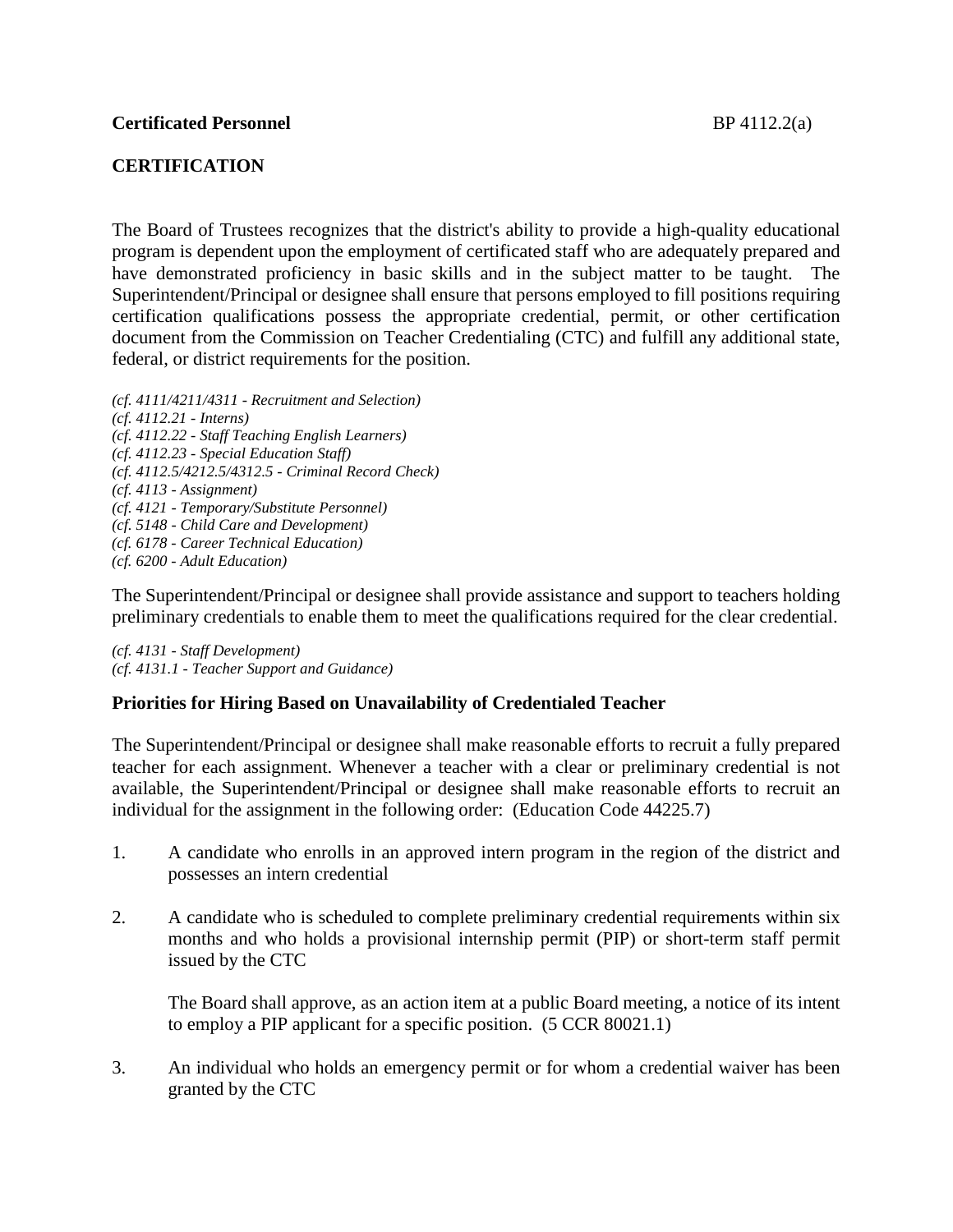# **CERTIFICATION** (continued)

Prior to requesting that the CTC issue an emergency permit pursuant to item #3 above or a limited assignment permit which allows a fully credentialed teacher to teach outside of his/her area of certification while working toward an added or supplementary authorization, the Board shall annually approve a Declaration of Need for Fully Qualified Educators. The Declaration of Need shall be approved by the Board as an action item at a regularly scheduled public Board meeting, with the entire Declaration of Need being included in the Board agenda. (Education Code 44225, 44225.7; 5 CCR 80023.2, 80026, 80027, 80027.1)

The Declaration of Need shall certify that there is an insufficient number of certificated persons who meet the district's specified employment criteria for the position(s) and that the district has made reasonable efforts to recruit individuals who meet the qualifications specified in items #1-2 above. The Declaration of Need shall also indicate the number and type of emergency permits that the district estimates it will need during the valid period of the Declaration of Need, based on the previous year's actual needs and projections of enrollment. Whenever the actual number of permits needed exceeds the estimate by 10 percent, the Board shall revise and resubmit the Declaration of Need. (5 CCR 80026)

Whenever it is necessary to employ noncredentialed teachers to fill a position requiring certification qualifications, the Superintendent/Principal or designee shall provide support and guidance in accordance with law to ensure the quality of the instructional program.

## **National Board for Professional Teaching Standards Certification**

The Board encourages district teachers to voluntarily complete the requirements for the advanced certification awarded by the National Board for Professional Teaching Standards.

The Superintendent/Principal or designee shall inform all teachers about the program and how to acquire the necessary application and information materials. In accordance with the collective bargaining agreement and the district budget, the Superintendent/Principal or designee may provide release time, fee support, a stipend upon completion, or other support to teachers participating in the program.

*(cf. 4161.3 - Professional Leaves)*

## **Parental Notifications**

At the beginning of each school year, the Superintendent/Principal or designee shall notify the parents/guardians of each student attending a school receiving Title I funds that they may request information regarding the professional qualifications of their child's classroom teacher including, but not limited to, whether the teacher: (20 USC 6312)

1. Has met state qualification and licensing criteria for the grade levels and subject areas in which the teacher provides instruction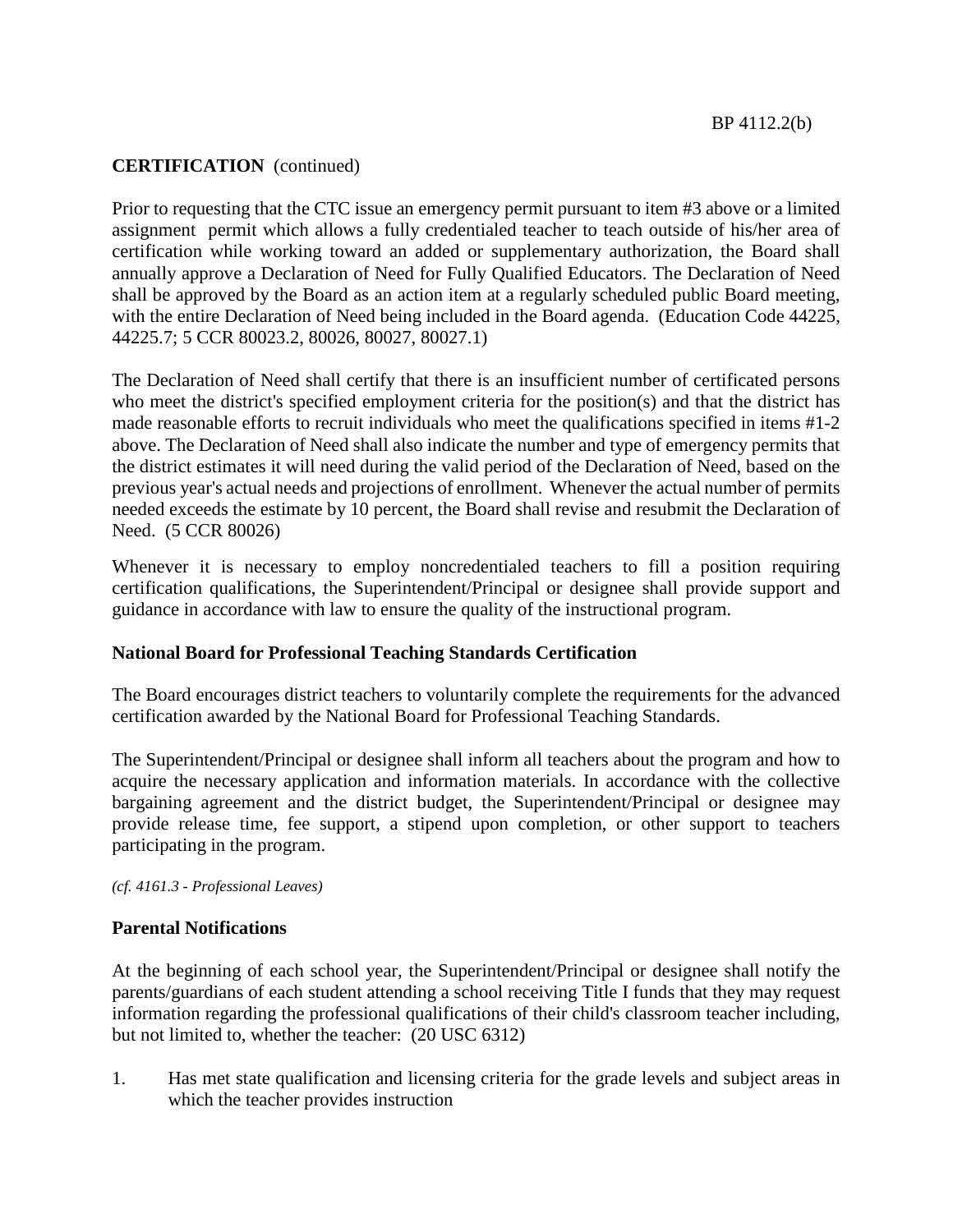#### **CERTIFICATION** (continued)

- 2. Is teaching under emergency or other provisional status through which state qualification or licensing criteria have been waived
- 3. Is teaching in the field of discipline of his/her certification

#### *(cf. 5145.6 - Parental Notifications)*

In addition, the Superintendent/Principal or designee shall notify parents/guardians in a timely manner whenever their child has been assigned, or has been taught for four or more consecutive weeks by, a teacher who does not meet applicable state certification or licensure requirements at the grade level and subject area to which the teacher has been assigned. (20 USC 6312)

#### *Legal Reference:*

*EDUCATION CODE 8360-8370 Qualifications of child care personnel 32340-32341 Unlawful issuance of a credential 35186 Complaints regarding teacher vacancy or misassignment 44066 Limitations on certification requirements 44200-44399.1 Teacher credentialing, especially: 44250-44277 Credential types; minimum requirements 44300-44302 Emergency permit 44325-44328 District interns 44330-44355 Certificates and credentials 44420-44440 Revocation and suspension of credentials 44450-44468 University intern program 44830-44929 Employment of certificated persons; requirement of proficiency in basic skills 56060-56063 Substitute teachers in special education CODE OF REGULATIONS, TITLE 5 80001-80674.6 Commission on Teacher Credentialing UNITED STATES CODE, TITLE 20 6312 Title I local educational agency plans; notifications regarding teacher qualifications CODE OF FEDERAL REGULATIONS, TITLE 34 200.48 Parent notification regarding teacher qualifications COURT DECISIONS Association of Mexican-American Educators et al. v. State of California and the Commission on Teacher Credentialing, (1993) 836 F.Supp. 1534*

*Management Resources: (see next page)*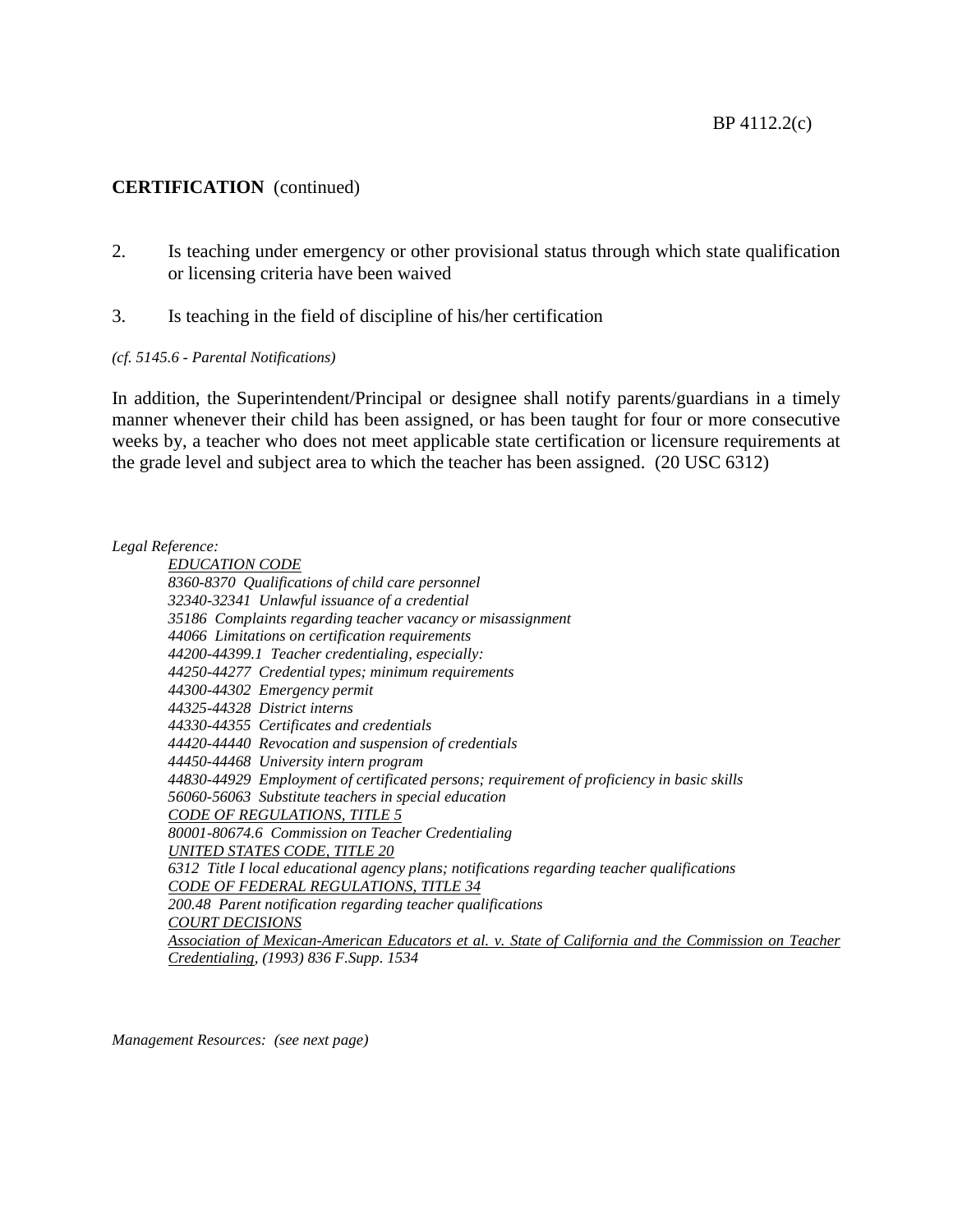## **CERTIFICATION** (continued)

#### *Management Resources:*

*COMMISSION ON TEACHER CREDENTIALING PUBLICATIONS CL-667 Basic Skills Requirement CL-856 Provisional Internship Permit CL 858 Short-Term Staff Permit Approved Addition and Amendments to Title 5 of the California Code of Regulation Pertaining to Teaching Permit for Statutory Leave (TPSL), Coded Correspondence 16-10, August 23, 2016 Hiring Hierarchy in Education Code 44225.7, Coded Correspondence 13-01, January 30, 2013 Subject Matter Authorization Guideline Book, 2012 Supplementary Authorization Guideline Book, 2012 California Standards for the Teaching Profession, 2009 The Administrator's Assignment Manual, rev. September 2007 WEB SITES CSBA: http://www.csba.org Commission on Teacher Credentialing: http://www.ctc.ca.gov Commission on Teacher Credentialing, Credential Information Guide (for employers' use only): http://www.ctc.ca.gov/credentials/cig National Board for Professional Teaching Standards: http://www.nbpts.org U.S. Department of Education: http://www.ed.gov*

Policy **CUDDEBACK UNION ELEMENTARY SCHOOL DISTRICT** adopted: December 11, 2019 Carlotta, California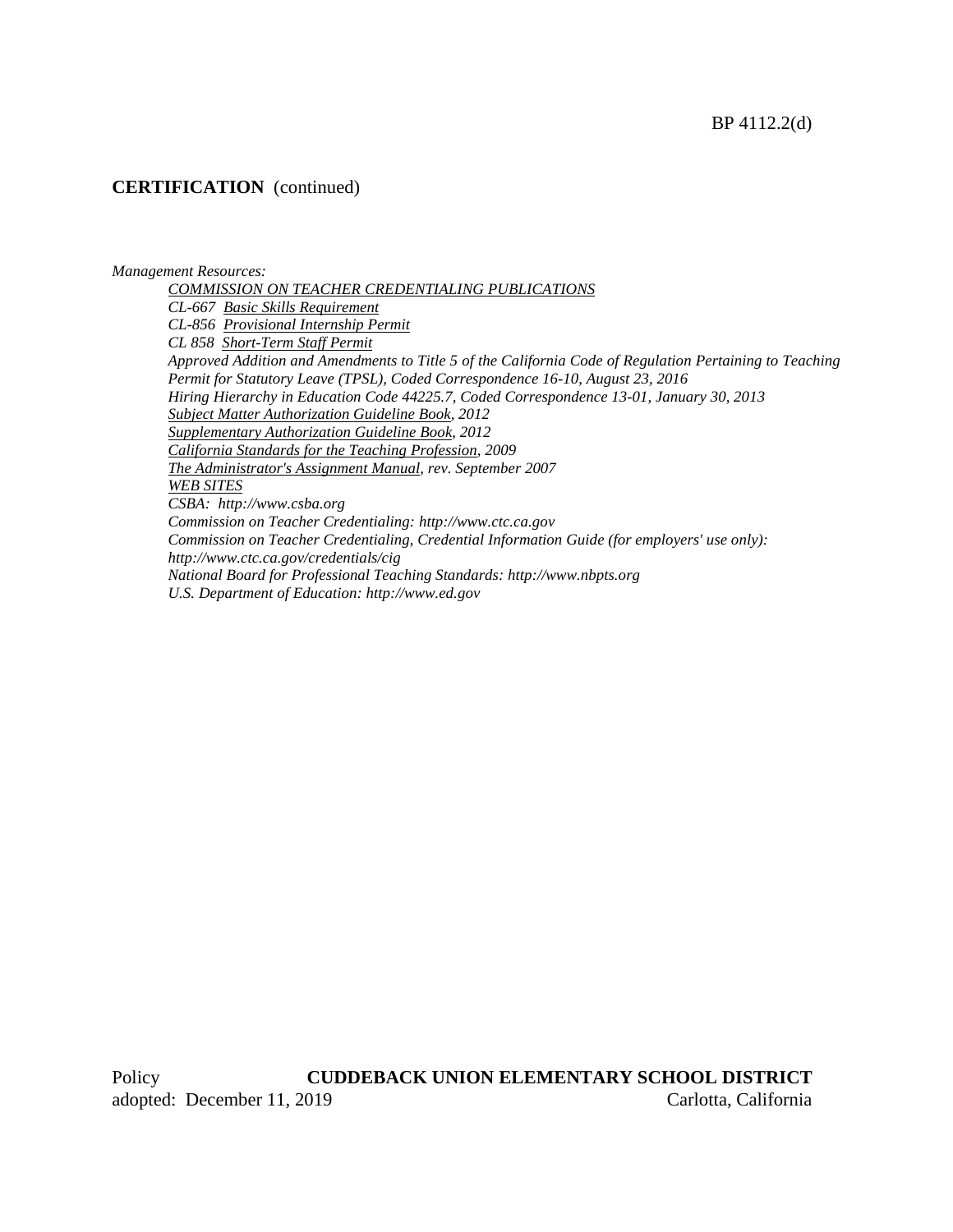# **CERTIFICATION**

# **Verification of Credentials**

The Superintendent/Principal or designee shall verify that each employee in a position requiring certification qualifications possesses a valid certification document issued by the Commission on Teacher Credentialing (CTC). Such verification shall occur not later than 60 days after the commencement of employment or the renewal of a credential. (Education Code 44857)

*(cf. 4112.21 - Interns) (cf. 4112.22 - Staff Teaching English Learners) (cf. 4112.23 - Special Education Staff) (cf. 4121 - Temporary/Substitute Personnel) (cf. 5148 - Child Care and Development) (cf. 6178 - Career Technical Education) (cf. 6200 - Adult Education)*

The Superintendent/Principal or designee shall verify that any person who is employed by the district while his/her application for certification is being processed by the CTC possesses a temporary certificate based on a demonstration of basic skills and completion of a criminal background check. (Education Code 44332, 44332.5, 44332.6)

The Superintendent/Principal or designee shall maintain records of the appropriate certification of all employees serving in certificated positions.

*(cf. 3580 - District Records) (cf. 4112.6/4212.6/4312.6 - Personnel Files)*

## **Basic Skills Proficiency**

The district shall not initially hire a person in a position requiring certification, on a permanent, temporary, or substitute basis, unless that person has demonstrated basic skills proficiency in reading, writing, and mathematics or is specifically exempted from the requirement by law. (Education Code 44252, 44252.6, 44830)

The district may hire a certificated employee who has not taken a test of basic skills proficiency if he/she has not yet been afforded the opportunity to take the test, provided that he/she takes the test at the earliest opportunity. The employee may remain employed by the district pending the receipt of his/her test results. (Education Code 44830)

An out-of-state prepared teacher shall meet the basic skills requirement within one year of being issued a California preliminary credential by the CTC unless he/she has completed a basic skills proficiency test in another state or is otherwise exempted by law. The district shall develop a basic skills proficiency test, which shall be at least equivalent to the district test required for high school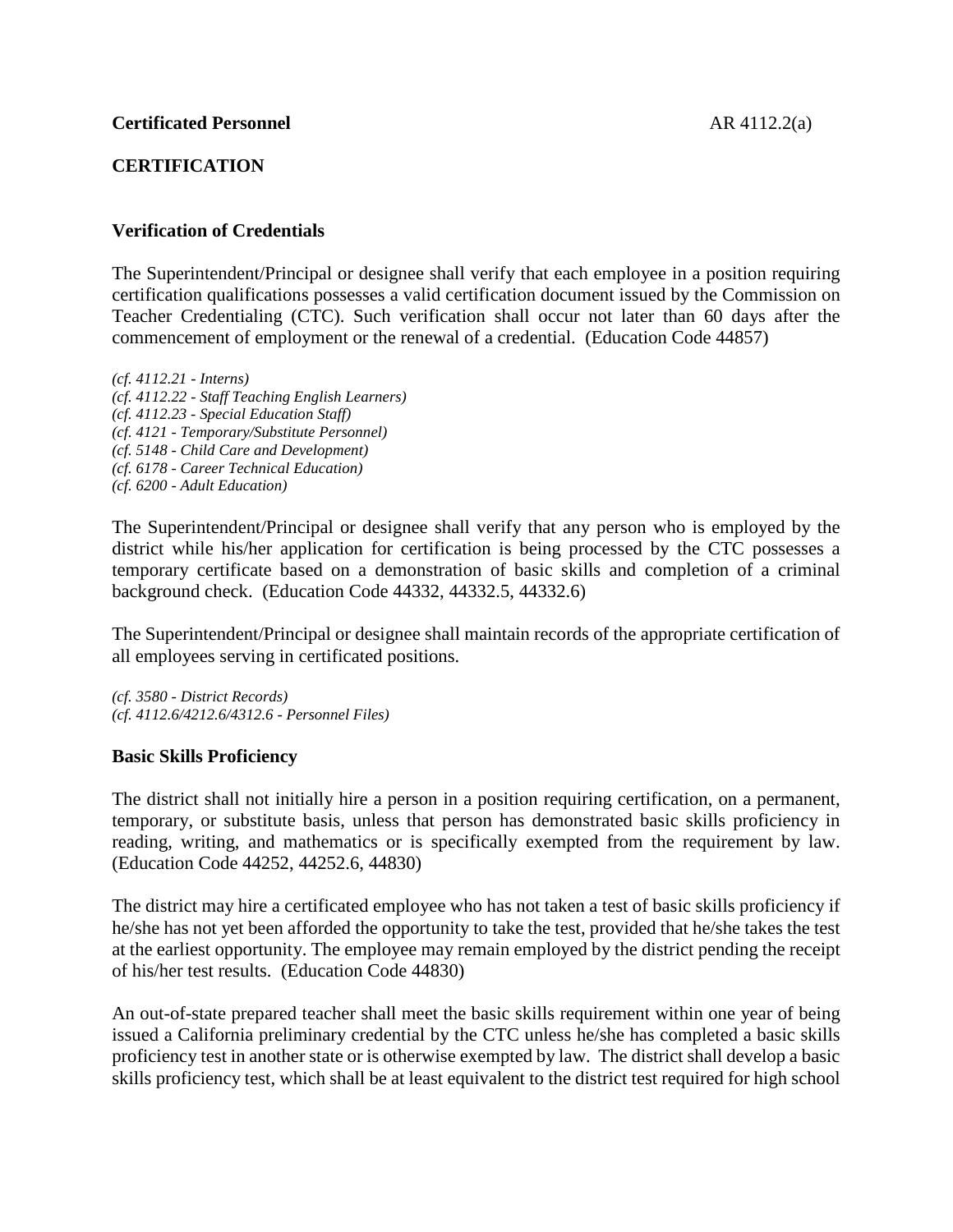graduation, for purposes of assessing out-of-state prepared teachers pending completion of the basic skills requirement. (Education Code 44252, 44274.2; 5 CCR 80071.4, 80413.3) AR 4112.2(b)

# **CERTIFICATION** (continued)

*(cf. 6146.1 - High School Graduation Requirements) (cf. 6146.2 - Certificate of Proficiency) (cf. 6162.5 - High School Exit Examination)*

Any person holding or applying for a "designated subjects special subjects" credential which does not require possession of a bachelor's degree shall pass a district proficiency test in lieu of meeting the state basic skills proficiency requirement. (Education Code 44252, 44830)

The district may charge a fee to cover the costs of developing, administering, and grading the district proficiency test. (Education Code 44252, 44830)

## **Short-Term Staff Permit**

The district may request that the CTC issue a short-term staff permit (STSP) to a qualified applicant whenever there is a need to immediately fill a classroom based on unforeseen circumstances, including, but not limited to: (5 CCR 80021)

- 1. Enrollment adjustments requiring the addition of another teacher
- 2. Inability of the teacher of record to finish the school year due to approved leave or illness
- 3. The applicant's need for additional time to complete preservice requirements for enrollment into an approved intern program
- 4. Inability of the applicant to enroll in an approved intern program due to timelines or lack of space in the program
- 5. Unavailability of a third-year extension of an intern program or the applicant's withdrawal from an intern program

The Superintendent/Principal or designee shall ensure that the applicant possesses a bachelor's or higher degree from a regionally accredited college or university, has met the basic skills proficiency requirement unless exempted by state law or regulations, and has satisfied the coursework/experience requirements specified in 5 CCR 80021 for the multiple subject, single subject, or education specialist STSP as appropriate. (5 CCR 80021)

When requesting issuance of an STSP, the Superintendent/Principal or designee shall submit to the CTC: (5 CCR 80021)

1. Verification that the district has conducted a local recruitment for the permit being requested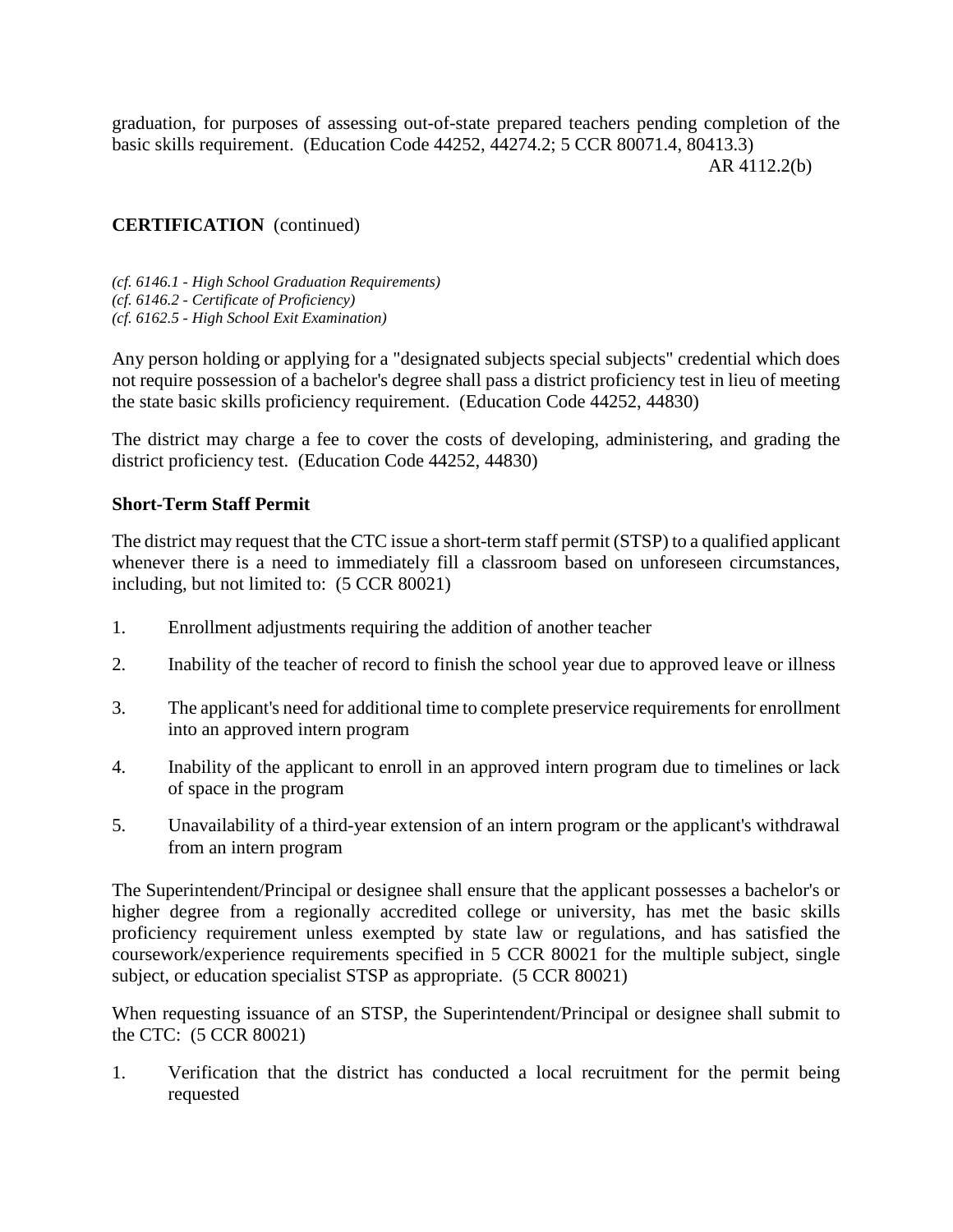2. Verification that the district has provided the permit holder with orientation to the curriculum and to instruction and classroom management techniques and has assigned a mentor teacher for the term of the permit

AR 4112.2(c)

# **CERTIFICATION** (continued)

*(cf. 4131 - Staff Development) (cf. 4131.1 - Teacher Support and Guidance)*

3. Written justification for the permit signed by the Superintendent/Principal or designee

The holder of an STSP may be assigned to provide the same service as a holder of a multiple subject, single subject, or education specialist credential in accordance with the authorizations specified on the permit. (5 CCR 80021)

#### **Provisional Internship Permit**

Before requesting that the CTC issue a provisional internship permit (PIP), the district shall conduct a diligent search for a suitable credentialed teacher or intern, including, but not limited to, distributing job announcements, contacting college and university placement centers, and advertising in print or electronic media. (5 CCR 80021.1)

#### *(cf. 4111/4211/4311 - Recruitment and Selection)*

Whenever a suitable credentialed teacher cannot be found after a diligent search, the Superintendent/Principal or designee may request that the CTC issue a PIP to an applicant who possesses a bachelor's or higher degree from a regionally accredited college or university, has met the basic skills proficiency requirement unless exempted by state law or regulations, and has satisfied the coursework/experience requirements specified in 5 CCR 80021.1 for the multiple subject, single subject, or education specialist PIP as appropriate. (5 CCR 80021.1)

When submitting the request for a PIP, the district shall provide verification of all of the following: (5 CCR 80021.1, 80026.5)

- 1. A diligent search has been conducted for a suitable credentialed teacher or suitable qualified intern as evidenced by documentation of the search.
- 2. Orientation, guidance, and assistance shall be provided to the permit holder as specified in 5 CCR 80026.5.

The orientation shall include, but not be limited to, an overview of the curriculum the permit holder is expected to teach and effective instruction and classroom management techniques at the permit holder's assigned level. The permit holder also shall receive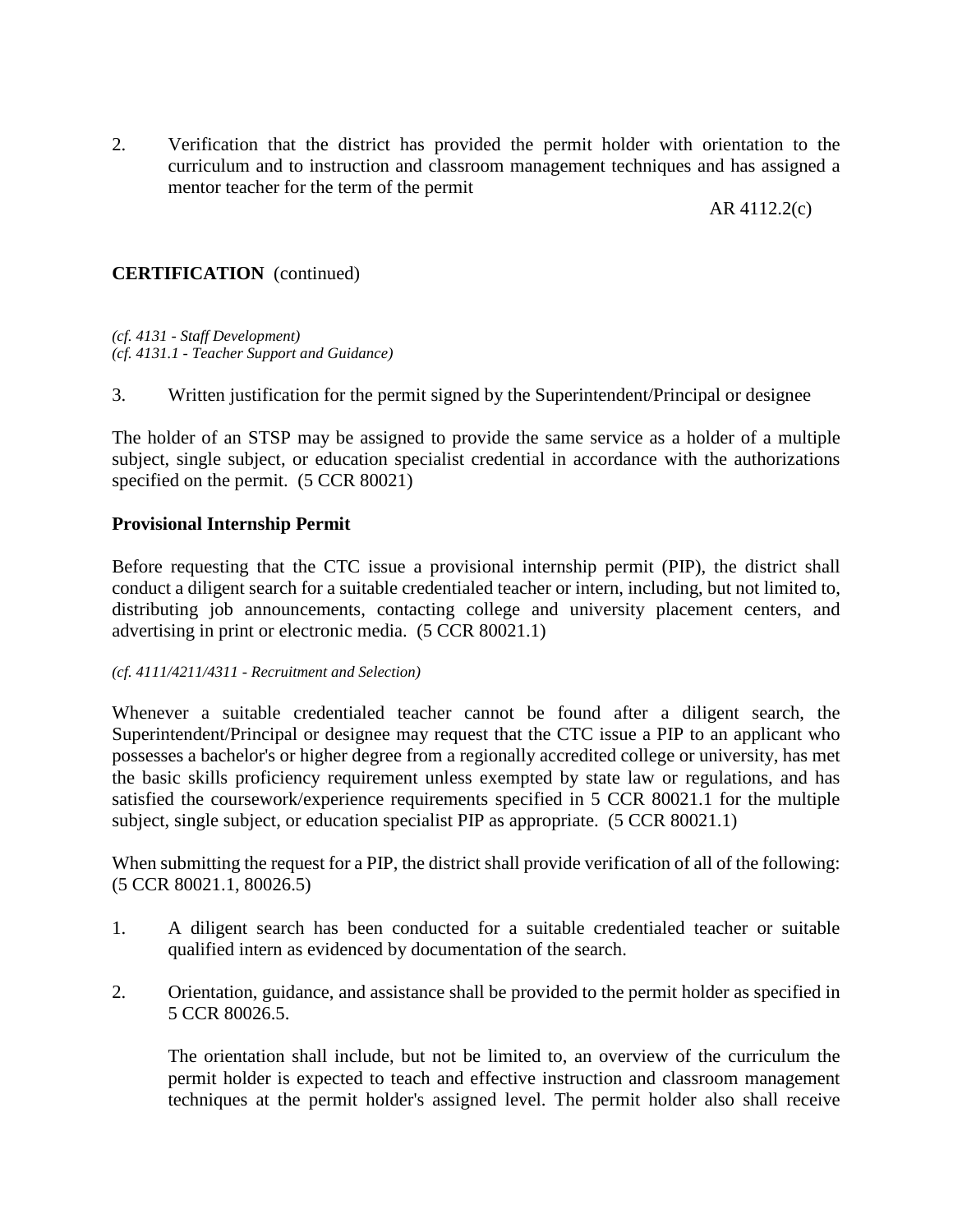guidance and assistance from an experienced educator who is a certificated district employee or a certificated retiree from a California district or county office of education and who has completed at least three years of full-time classroom teaching experience.

# AR 4112.2(d)

# **CERTIFICATION** (continued)

- 3. The district shall assist the permit holder in developing a personalized plan through a district-selected assessment that would lead to subject-matter competence related to the permit.
- 4. The district shall assist the permit holder to seek and enroll in subject-matter training, such as workshops or seminars and site-based courses, along with training in test-taking strategies, and shall assist the permit holder in meeting the credential subject-matter competence requirement related to the permit.
- 5. A notice of intent to employ the applicant in the identified position has been made public.

The district shall submit a copy of the agenda item presented at a public Board of Trustees meeting which shall state the name of the applicant, the assignment in which the applicant will be employed including the name of the school, subject(s), and grade(s) that he/she will be teaching, and that the applicant will be employed on the basis of a PIP. The district also shall submit a signed statement from the Superintendent/Principal or designee that the agenda item was acted upon favorably.

6. The candidate has been apprised of steps to earn a credential and enroll in an intern program.

The holder of a PIP may be assigned to provide the same service as a holder of a multiple subject, single subject, or education specialist credential in accordance with the authorizations specified on the permit. (5 CCR 80021.1)

## **Teaching Permit for Statutory Leave**

Whenever there is an anticipated need for the district to temporarily fill the teaching assignment of a teacher of record who will be on sick leave, differential sick leave, industrial accident or illness leave, pregnancy disability leave, or family care and medical leave under the federal Family and Medical Leave Act or California Family Rights Act, the Superintendent/Principal or designee may request that the CTC issue a Teaching Permit for Statutory Leave (TPSL) to a qualified individual who will be serving as the interim teacher of record. Prior to submitting an application to the CTC, the district shall provide the applicant with 45 hours of preparation in the content areas listed in 5 CCR 80022. (5 CCR 80022)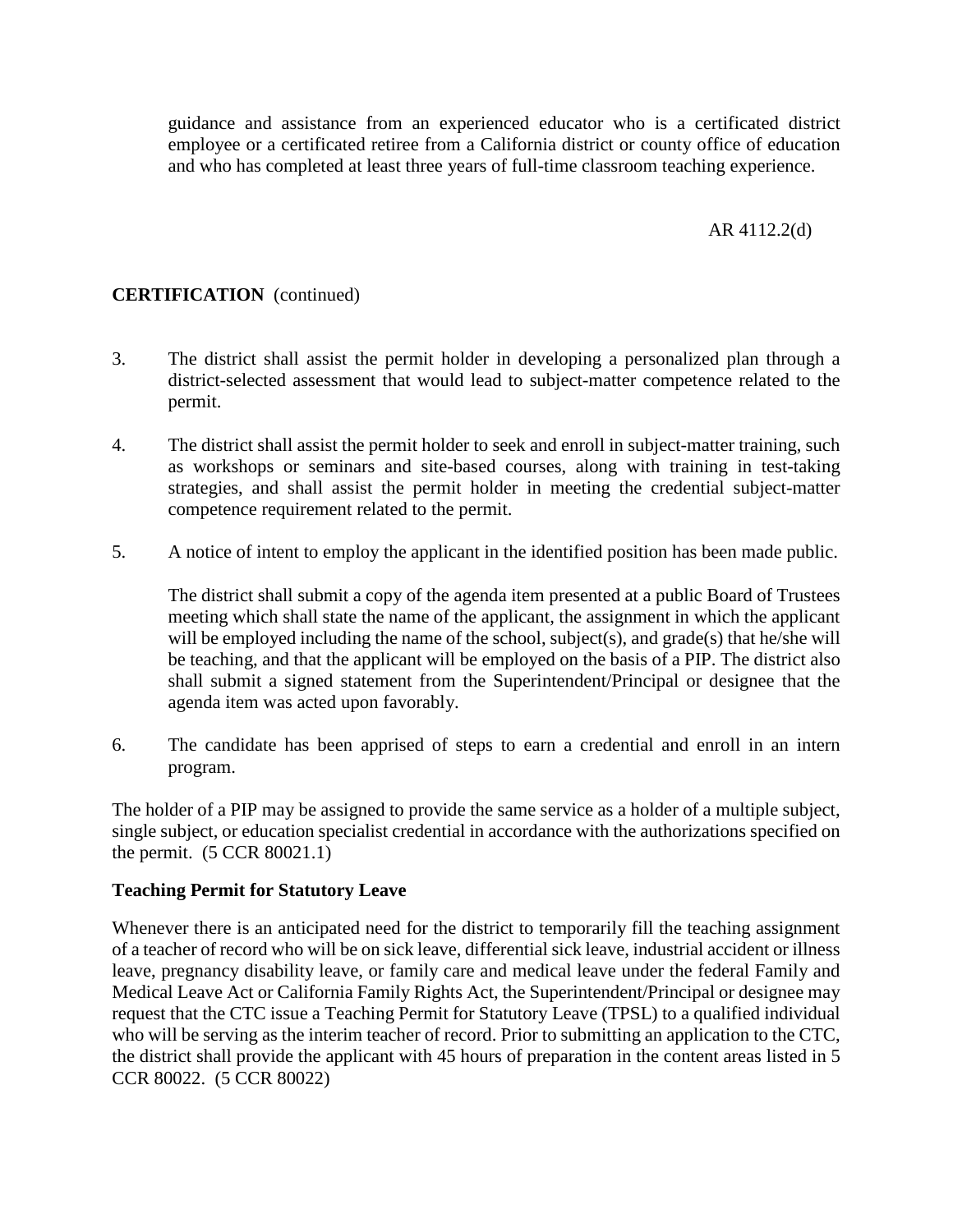*(cf. 4161.1/4361.1 - Personal Illness/Injury Leave) (cf. 4161.11/4261.11/4361.11 - Industrial Accident/Illness Leave) (cf. 4161.8/4261.8/4361.8 - Family Care and Medical Leave)*

A request for the TPSL shall only be submitted if the district has made reasonable efforts to hire a substitute with a full teaching credential that matches the setting and/or subject for the statutory leave position and no such candidate is available. (5 CCR 80022)

AR 4112.2(e)

# **CERTIFICATION** (continued)

The district shall verify to the CTC that it will provide the interim teacher: (5 CCR 80022)

- 1. An orientation to the assignment before or during the first month of service in the statutory leave assignment
- 2. An average of two hours of mentoring, support, and/or coaching per week through a system of support coordinated and/or provided by a mentor who possesses a valid life or clear credential that would also authorize service in the statutory leave assignment
- 3. Lesson plans for the first four weeks of the assignment as well as continued assistance in the development of curriculum, lesson planning, and individualized education programs

The holder of the TPSL may serve as the interim teacher of record for up to the full length of the leave(s) during the school year. (5 CCR 80022)

The Superintendent/Principal or designee shall maintain documentation on the assignment in accordance with 5 CCR 80022. He/she shall annually report data on the use of the TPSL to the County Superintendent of Schools for assignment monitoring pursuant to Education Code 44258.9. (5 CCR 80022)

#### *(cf. 4113 - Assignment)*

The Superintendent/Principal or designee may annually request renewal of the TPSL, provided that no substitute with a full teaching credential is available for the assignment. The application for each reissuance shall include verification that the interim teacher has completed an additional 45 hours of preparation and the district is continuing to provide mentoring in accordance with items #2-3 above. (5 CCR 80022)

## **Long-Term Emergency Permits**

As necessary, the Superintendent/Principal or designee may request that the CTC issue an emergency resource specialist permit, emergency teacher librarian services permit, emergency crosscultural language and academic development permit, or emergency bilingual authorization permit. (5 CCR 80024.3.1, 80024.6, 80024.7, 80024.8)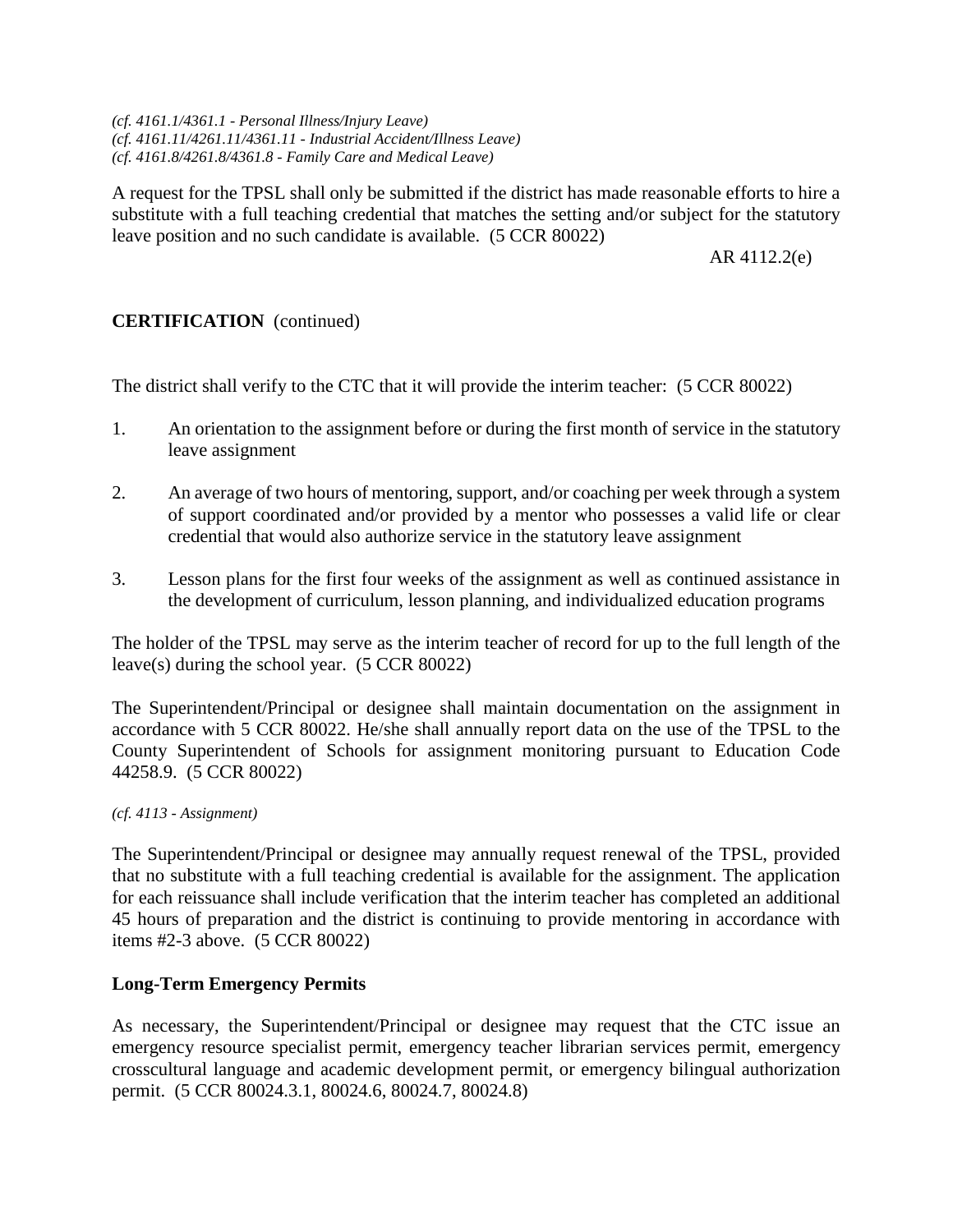The Superintendent/Principal or designee shall provide any first-time recipient of an emergency teaching permit with an orientation which, to the extent reasonably feasible, shall occur before he/she begins a teaching assignment. The Superintendent/Principal or designee may vary the nature, content, and duration of the orientation to match the amount of training and experience previously completed by the emergency permit teacher. The orientation shall include, but not be limited to, the curriculum the teacher is expected to teach and effective

## AR 4112.2(f)

# **CERTIFICATION** (continued)

techniques of classroom instruction and classroom management at the assigned grade-level span. The emergency permit holder also shall receive guidance and assistance from an experienced educator who is a certificated district employee or a certificated retiree from a California district or county office of education and who has completed at least three years of full-time classroom teaching experience. (5 CCR 80026.5)

*(cf. 4117.14/4317.14 - Postretirement Employment)*

# **Substitute Teaching Permits**

The district may employ a person whose credential or permit authorizes substitute teaching services, provided that:

- 1. A person holding an emergency 30-day substitute teaching permit, STSP, PIP, TPSL, or any valid teaching or services credential that requires at least a bachelor's degree and completion of the California Basic Educational Skills Test, shall not serve as a substitute for more than 30 days for any one teacher during the school year. He/she shall not serve as a substitute in a special education classroom for more than 20 days for any one teacher during the school year. (5 CCR 80025, 80025.3, 80025.4)
- 2. A person with an emergency career substitute teaching permit shall not serve as a substitute for more than 60 days for any one teacher during the school year. (5 CCR 80025.1)
- 3. A person with an emergency substitute teaching permit for prospective teachers shall not serve as a substitute for more than 30 days for any one teacher during the school year and not more than 90 days total during the school year. (5 CCR 80025.2)
- 4. A person with an emergency designated subjects 30-day substitute teaching permit for career technical education shall teach only in a program of technical, trade, or vocational education and shall not serve as a substitute for more than 30 days for any one teacher during the school year. (5 CCR 80025.5)